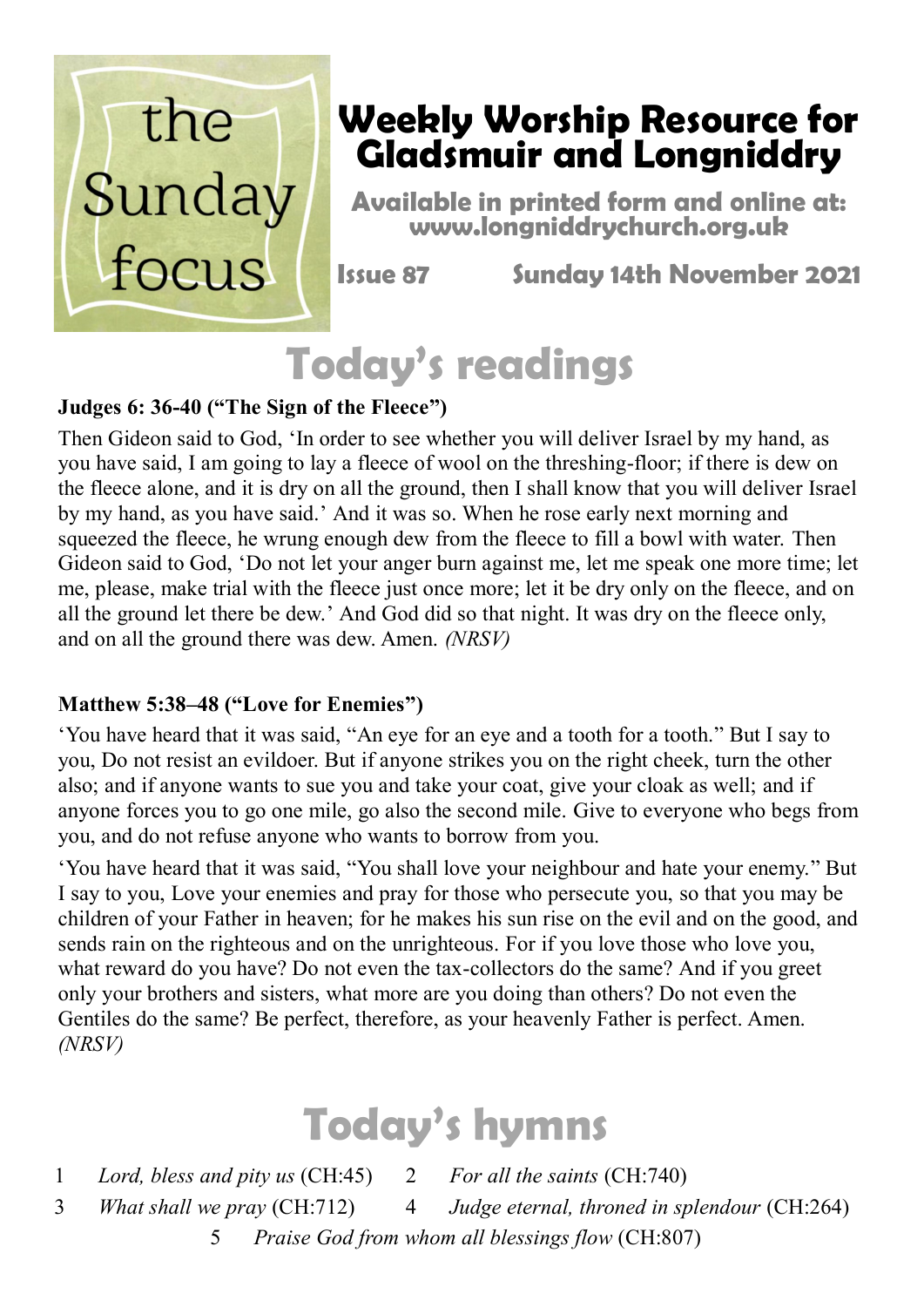# **In the Name of the Father and of**

S ome 30 years ago I worked in the academic field of terrorism. I shared an office with two friends: my Sri Lankan friend who studied sub-State violence in Asia, and my American friend who studied West German terrorist movements. I, meanwhile, spanned all regions with my research into criminal air law: hijackings, aviation sabotage, airport attacks. Together, our little room was like a mini United Nations, with lots of work going on at all hours of the day and night. And lots of chats over yet more tea and coffee.

In the world of terrorism studies there were two schools of thought which brought two very different approaches to the subject. On the one hand were those academics who were known as "fire fighters" – always on the media, speaking out against evil. But as well as the fire fighters there were also folk like me: "students of combustion". People committed to our field, we were fascinated by how – and especially by  $why$  – terrorists did what they did. The student of combustion would more likely to spend their time in the library than the TV studio. And that was very much the thinking of the Sri Lankan, the American and the Brit.

Equally, in politics and the military, the big leaders might be grouped into "hawks" and "doves" depending on their approach to the wrongs of this world. A hawk might go in for the kill, little worried by the possible outcomes: ready to send in the troops, determined to win any war that might need waging. The dove, meanwhile, might favour restraint, open dialogue, the consideration of measured sanctions – perhaps even being open to some form of negotiation. Needless to say, hawks and doves just don't see eye to eye.

The famous American General Colin Powell, who died only last month, is said to have called himself, "a reluctant warrior": probably neither hawk nor dove. He had seen active service on the front line in Vietnam, an experience which would be bound to make a person think very deeply. In General Powell's case he came to grasp the terrible implications of combat and the brutal consequences of sending young men and women into battle.

On hearing the news of Colin Powell's death last month, President Joe Biden said this: *Having fought in wars, [Powell] understood better than anyone that military might alone was not enough to maintain our peace and prosperity.*

Powell was a warrior. And yes, he was a reluctant warrior, more keen to build than destroy.

So too with Gideon, that thoughtful Old Testament figure. He sensed that the possibility of warfare was close but instead of heading off to sharpen his sword and rally the troops, Commander Gideon chose to pause and consider carefully what steps to take. He turned to prayer, seeking external signs of what God wanted. I confess that I am uneasy about laying out a fleece on the ground and asking God to bring down the kind of dewdrops that would determine whether or not mortal combat should take place. But I will grant this much to Gideon: he was uncertain in his own mind, so rather than blustering onward no matter the outcome, he resorted to a period of contemplation, becoming mindful of God's presence while being open to God's guidance. Warfare, after all, is never, ever, to be taken lightly.

In this regard, I think we can learn from Gideon, whether we are a king, a president, a four star general or just an ordinary, confused human being. Big decisions are best taken after reflection, not before. Weigh the rights against the wrongs. Assess the possible consequences of forceful action. Wrestle and wrestle and wrestle some more until – you hope – you can arrive at a course of action that is morally acceptable, practically achievable and measured in terms of what is genuinely appropriate. And yes, I give heartfelt thanks that I am indeed an ordinary, confused human being, and not a responsible Prime Minister.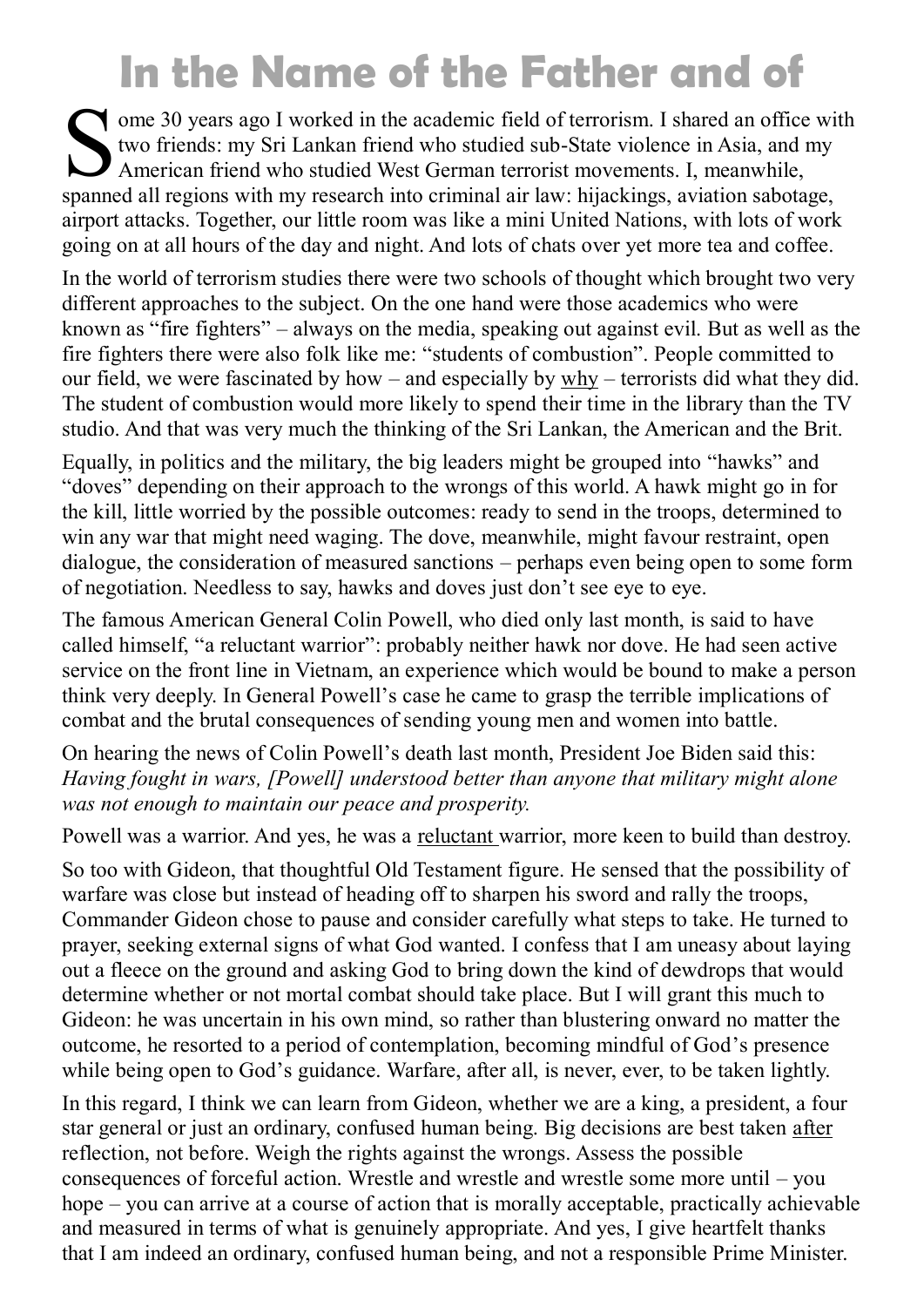### **the Son and of the Holy Spirit . . .**

Above all, if we are to follow the late and in some ways great General Powell in his thinking about being a "reluctant warrior", we need to give a lot of consideration to those people who find themselves in uniform and sent off to fight: often little more than girls and boys with lives unfolding before them. And here it helps if we allow ourselves to travel back some 80 years or so to the terrible days of the Second World War. Around the world, 20 million armed services personnel of all nations were killed from 1939-45. More than this, however, in the same period 55 million civilians died on account of the war: deliberate genocide, indiscriminate attacks, mass-bombings, disease or starvation.

What carnage. What appalling suffering and loss of life, all brought about by war. Indeed, to set it in context, the 75 million people who died because of the Second World War represented a full three percent of the world's total population, gone, and largely forgotten.

Facts such as these should be enough to make each one of us into a "reluctant warrior". For some, there is no option but to renounce violence in favour of all-out pacifism. Yet, others have a quite different story to tell. I have mentioned in church before how much I have gained from the calm and quiet wisdom of the (sadly also) late, great Jonathan Sacks. As Chief Rabbi, Dr Sacks was a regular contributor to BBC Radio 4's "Thought for the Day", and whenever I heard his voice first thing in the morning I would stop and listen and wait for something big to enter into my consciousness. Today, as together we mark this season of Remembrance, I want to read a passage from one of his thoughts on the Holocaust. It is offered for you to consider for yourself:

*I, as a Jew, cannot forget what the Holocaust meant for our people. One third of all the Jews alive in 1939 had been murdered by 1945, among them a million and a half children. Whole communities, from the joyous pietists of Eastern Europe to the urbane Jews of Vienna, Prague and Berlin, from as far north as the Baltic and as south as Greece, had been shot, gassed, burned and buried in unmarked graves. Today every Jew knows that but for the courage of those who fought evil we would not be here.*

Is war the very worst thing in human experience? Tragically, I suspect it is not. War is bad in so many ways, yet perhaps we need to keep in mind the obscenities of oppression and injustice which wicked tyrants will always seek to impose upon their own people, or upon those of other nations. Now more than 75 years after the war, we need to remember the Syrias, the Afghanistans, the Ethiopias – those places where today human beings are living in terrible fear. Recalling injustices of the past and the present does not guarantee a brighter future, but moments such as Remembrance Sunday give us a valuable opportunity to pause in a dignified silence and make the space to recall – yes! – the service and sacrifice, but also the maiming and killing. We will not find easy answers today, but at least – like Gideon – we can turn to God to seek his wisdom when ours has run as dry as an arid desert.

Let us determine that, for our future, we will form relationships that could mean so much. For without the solidarity which community makes possible, we are all of us impoverished.

We close with some more much-needed wisdom from a remarkable hero, Jonathan Sacks: *In today's unstable world we have to build bridges of friendship across faiths and ethnicities so strong that they can withstand even the worst hurricane of hate. That's what people are trying to do all the time in Britain, and we must never stop. Friendship creates hope, hope defeats fear, and we can handle any future so long as we do it together, made stronger not weaker by our differences.* Amen.